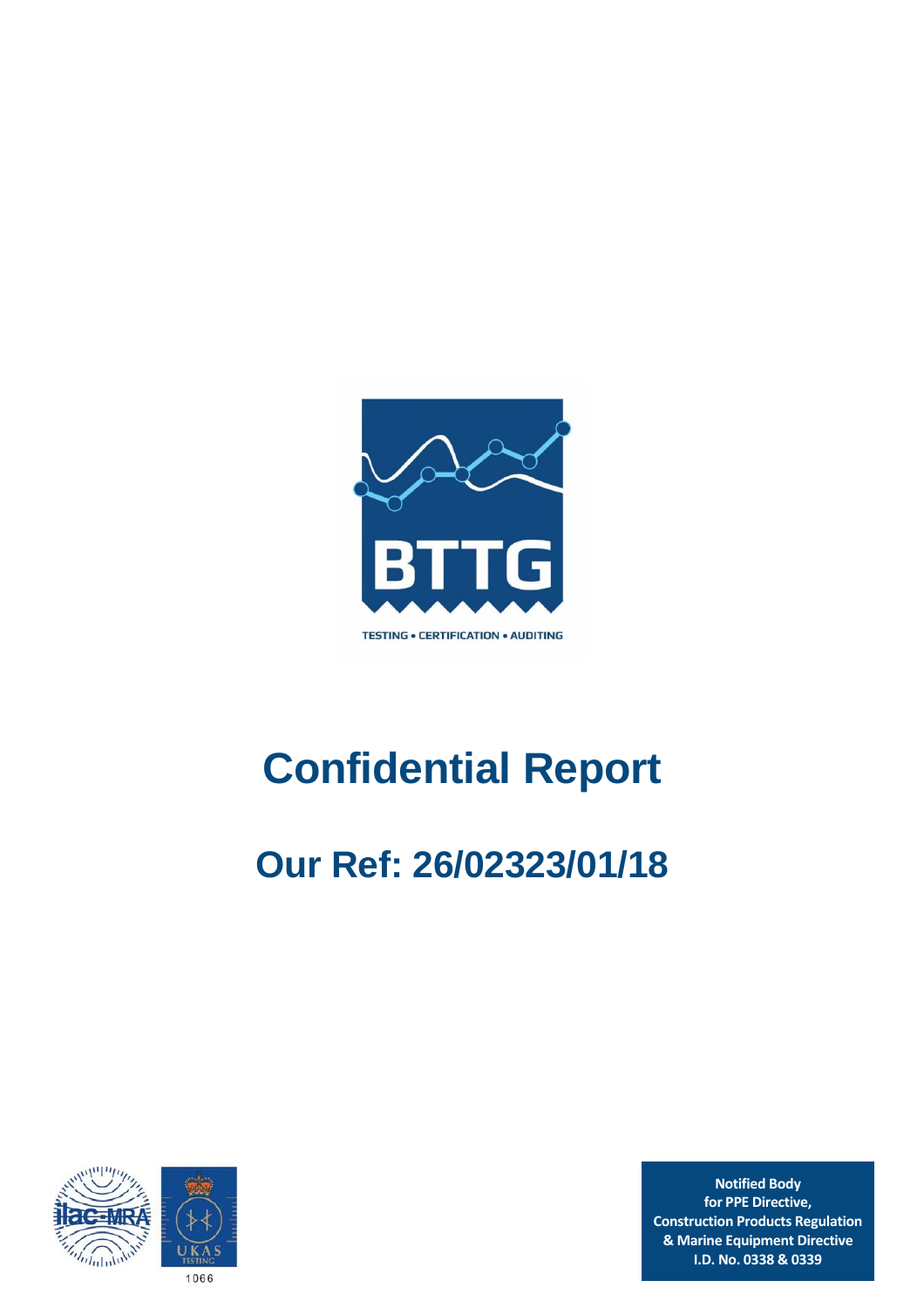|                                           | Wira House, West Park Ring Road, Leeds, LS16 6QL, UK.<br>Telephone: +44 (0) 113 259 1999<br>Email: info@bttg.co.uk<br>Website: www.bttg.co.uk |  |  |
|-------------------------------------------|-----------------------------------------------------------------------------------------------------------------------------------------------|--|--|
|                                           | 24 January 2018<br>Date:                                                                                                                      |  |  |
|                                           | Our Ref:<br>26/02323/01/18<br>Your Ref:                                                                                                       |  |  |
| <b>TESTING • CERTIFICATION • AUDITING</b> | 1 of 8<br>Page:                                                                                                                               |  |  |
| Client:                                   | <b>Gradus Carpets</b><br>Park Green<br>Macclesfield<br>Cheshire<br><b>SK11 7LZ</b>                                                            |  |  |
| Job Title:                                | Fire Test on One Sample of Carpet Tiles                                                                                                       |  |  |
| Client's Order No:                        | 17003                                                                                                                                         |  |  |
| Date of Receipt:                          | 12 January 2018                                                                                                                               |  |  |
| Description of Sample(s):                 | One sample of carpet tiles, referenced Emphasis Tile Gold                                                                                     |  |  |
| Work Requested:                           | We were asked to make the following test(s):                                                                                                  |  |  |
|                                           | BS EN 13501-1 (fully adhered)                                                                                                                 |  |  |

\* subcontracted test, UKAS accredited

\*\* subcontracted test, EN ISO/IEC 17025 accredited

\*\*\* not UKAS accredited



Shirley® Technologies Limited. Registered Office: Wira House, West Park Ring Road, Leeds, LS16 6QL. A company registered in England & Wales with company number 04669651. VAT Number GB 816764800. The supply of all goods and services is subject to our standard terms of business, copies of which are available on request. Our laboratories are accredited to EN ISO/IEC 17025.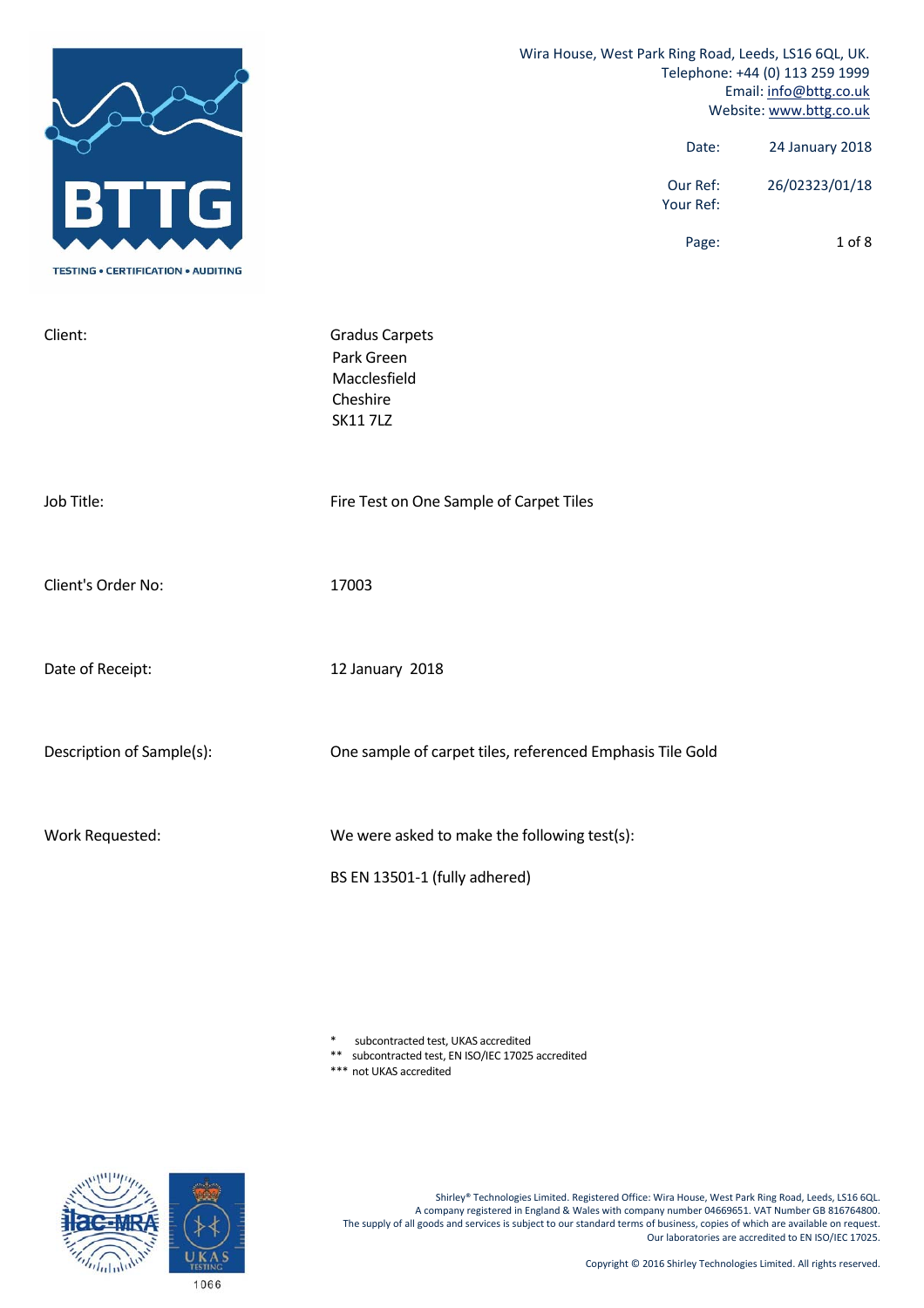

> Date: 24 January 2018 Our Ref: 26/02323/01/18 Your Ref:

Page: 2 of 8

**Client: Gradus Carpets** 

# **FIRE TESTS ACCORDING TO BS EN ISO 11925‐2:2010 Reaction to fire tests for building products – Part 2: Ignitability when subjected to direct impingement of flame**

**Date of Test: 24/01/2018**

#### **Conditioning**

Test specimens and filter paper conditioned as described in BS EN 13238:2010.

#### **Procedure**

The sample was tested in accordance with BS EN ISO 11925‐2:2010.

Three specimens from each direction were tested in accordance with the above standard. Specified filter paper was placed beneath the specimen holder and replaced between tests.

The specimens were mounted vertically in the specimen holder so that one end and both sides were enclosed with the exposed end 30mm from the end of the frame. The burner was inclined at an angle of 45º. The flame height was set at 20 mm with the flame impinging on the specimen for 15 seconds on the centre line, 40 mm above the bottom edge.

A marker was placed 150 mm above the upper end of the burner and the time recorded when the flame tip reached the marker, if applicable. The following parameters were also recorded:‐

- 1. If ignition occurs
- 2. Presence of flaming debris, if applicable
- 3. Ignition of the filter paper, if applicable

### **Duration of test**

For a flame application time of 15 seconds, the total test duration is 20 seconds after application of the flame.



Shirley® Technologies Limited. Registered Office: Wira House, West Park Ring Road, Leeds, LS16 6QL. A company registered in England & Wales with company number 04669651. VAT Number GB 816764800. The supply of all goods and services is subject to our standard terms of business, copies of which are available on request. Our laboratories are accredited to EN ISO/IEC 17025.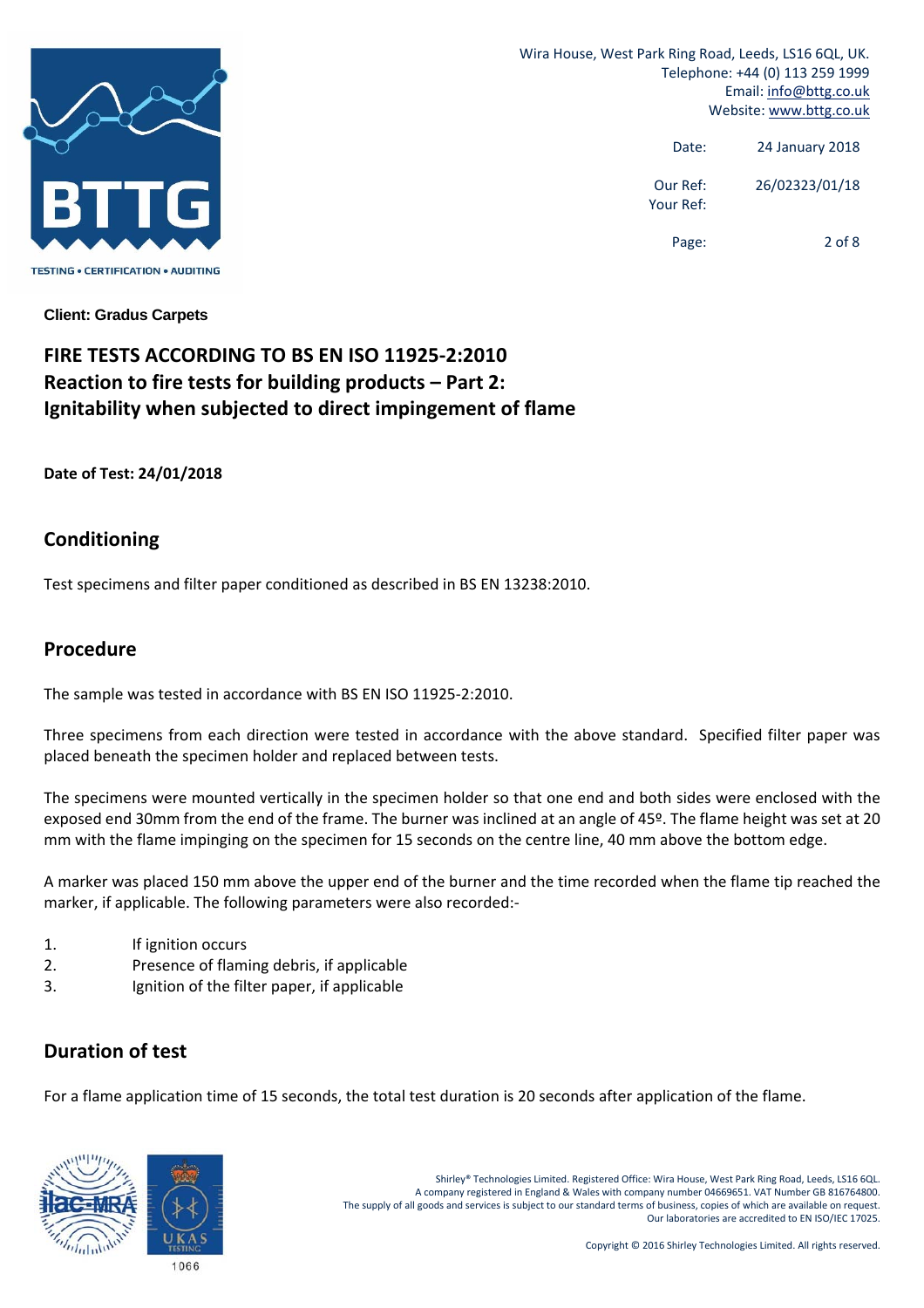

> Date: 24 January 2018 Our Ref: 26/02323/01/18 Your Ref: Page: 3 of 8

**Client: Gradus Carpets**

# **Classification Criteria**

The samples were classified according to BS EN 13501‐1:2007+A1:2009 Fire classification of Construction Products and Building Elements: Part 1 – Classification using Test Data from Reaction to Fire Tests, Table 1 – Classes of reaction to fire performance for construction products excluding floorings.

| <b>Flaming Classification</b>            |                                    |  |  |
|------------------------------------------|------------------------------------|--|--|
| Classification<br>Criteria (mean values) |                                    |  |  |
|                                          | $Fs \leq 150$ mm within 20 seconds |  |  |
| None (No performance determined)         |                                    |  |  |

| Flaming droplets / particles classification |      |  |  |
|---------------------------------------------|------|--|--|
| Classification<br>Criteria                  |      |  |  |
| No classification                           | Pass |  |  |
| d2<br>Fail (Ignition of paper)              |      |  |  |

### **Results**

| Specimen                       |   | Ignition<br>(Yes or No) |           | Tip of flame reaches 150mm | Flaming droplets |                                            |
|--------------------------------|---|-------------------------|-----------|----------------------------|------------------|--------------------------------------------|
|                                |   |                         | Yes or No | Time taken (s)             | Yes or No        | Ignition of<br>Filter paper<br>(Yes or No) |
|                                | 1 | Yes                     | <b>No</b> | N/A                        | No               | No                                         |
| Machine<br><b>Direction</b>    | 2 | Yes                     | No.       | N/A                        | No.              | No.                                        |
|                                | 3 | Yes                     | No.       | N/A                        | No.              | No.                                        |
|                                |   |                         |           |                            |                  |                                            |
| Across<br>Machine<br>Direction | 1 | Yes                     | No.       | N/A                        | No.              | No.                                        |
|                                | 2 | Yes                     | No.       | N/A                        | No.              | No                                         |
|                                | 3 | Yes                     | No        | N/A                        | No               | No                                         |





1066

Shirley® Technologies Limited. Registered Office: Wira House, West Park Ring Road, Leeds, LS16 6QL. A company registered in England & Wales with company number 04669651. VAT Number GB 816764800. The supply of all goods and services is subject to our standard terms of business, copies of which are available on request. Our laboratories are accredited to EN ISO/IEC 17025.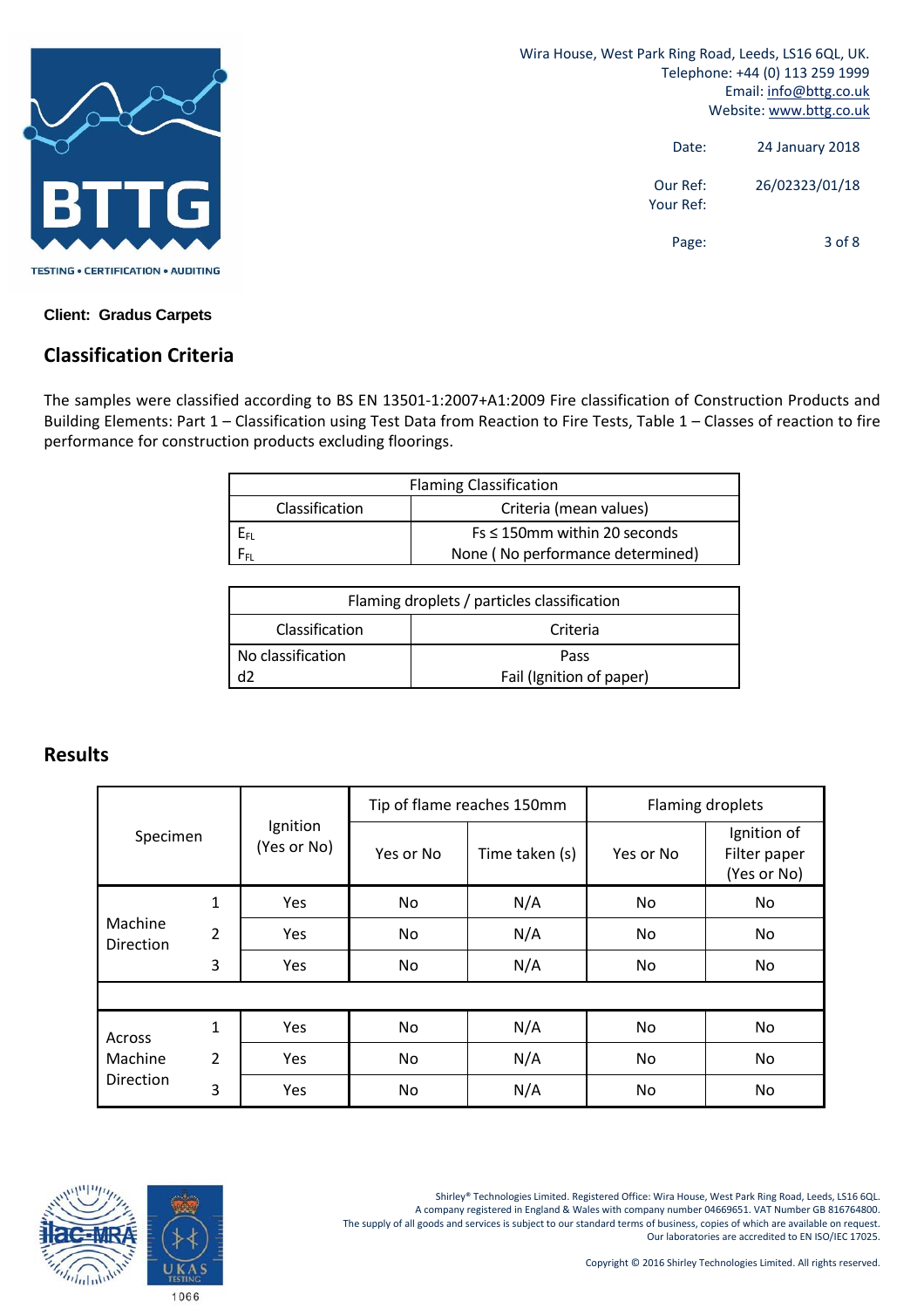

> Date: 24 January 2018 Our Ref: 26/02323/01/18 Your Ref:

> > Page: 4 of 8

**Client: Gradus Carpets**

# **FIRE TESTS ACCORDING TO BS EN ISO 9239‐1:2010 Reaction to fire tests for Floorings ‐ Part 1: Determination of the burning behaviour using a radiant heat source (ISO 9239‐1:2010)**

**Date of Test: 24/01/2018**

#### **Conditioning**

The specimens were conditioned in accordance with BS EN 13238:2010. The substrate used was a fibre cement board (ISO 390) with a thickness of  $(6\pm1)$ mm and a density of (1,800 $\pm$ 200) Kg/m<sup>3</sup> representing the standard substrate of Class A1fl or A2fl.

### **Procedure**

The test was carried out in accordance with BS EN ISO 9239-1. The sponsor sampled and cut the specimens to the dimensions stated.

Specimens were individually placed in the combustion chamber and allowed to preheat for two minutes under a radiant panel, which gives an imposed radiant flux ranging from approximately 11.0 kW/m<sup>2</sup> to 1.0 kW/m<sup>2</sup> along the specimen.

The pilot flame used was the line burner as described and was applied to the surface of the specimen for 10 minutes and then removed.

The flame front was measured at the end of the test or at 30 minutes if applicable.

Test termination was considered to be when the flame front self extinguished or at 30 minutes, which ever is the sooner.

The heat flux from the panel incident on the specimen when self extinguished or at 30 minutes (critical heat flux CHF or HF‐30) was calculated from a prior calibration.

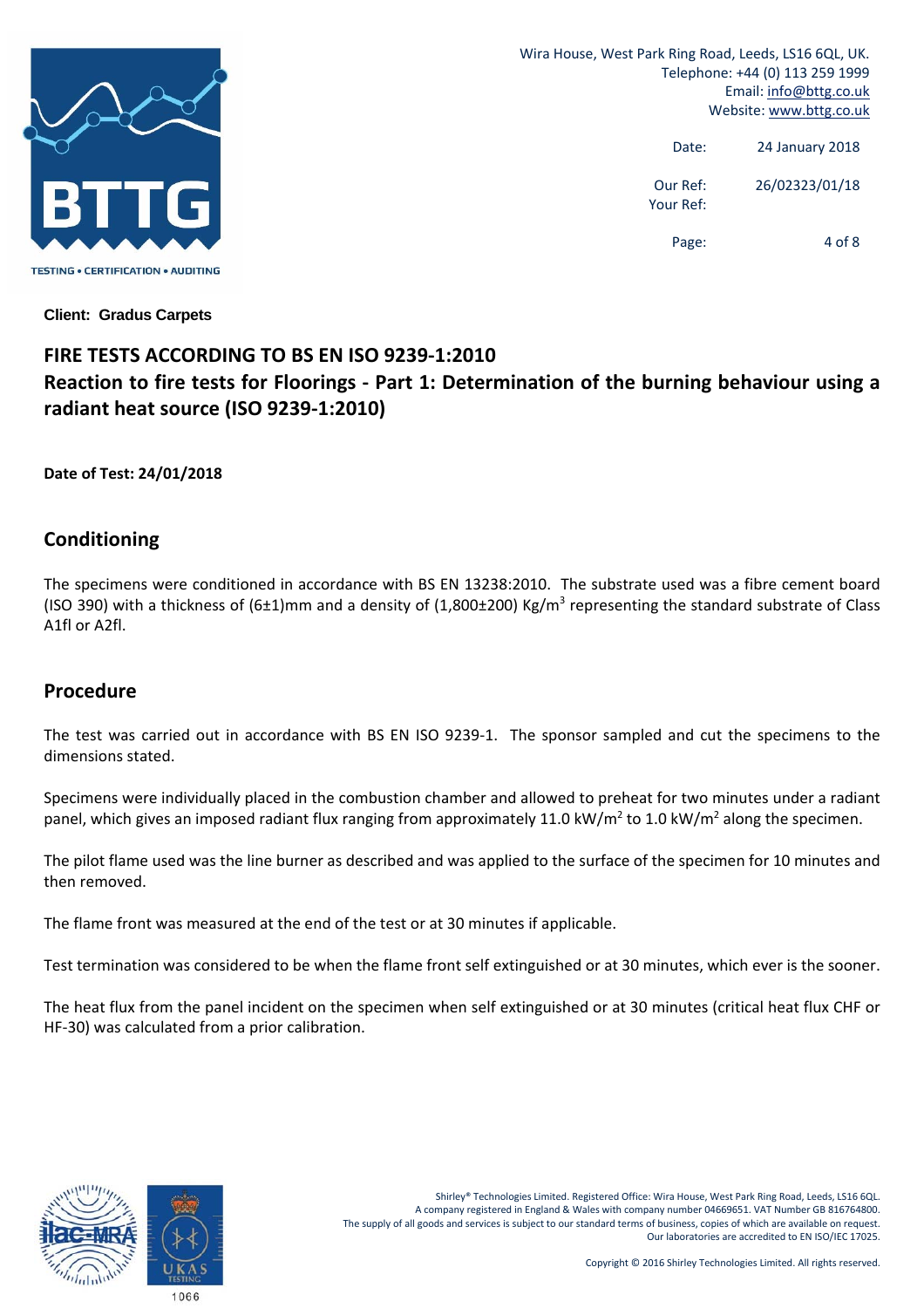

> Date: 24 January 2018 Our Ref: 26/02323/01/18 Your Ref: Page: 5 of 8

**Client: Gradus Carpets**

### **Classification Criteria**

The samples were classified according to BS EN 13501‐1:2007+A1:2009 Fire classification of Construction Products and Building Elements: Part 1: Classification using Test Data from Reaction to Fire Tests.

For floorings, including their surface coverings the classes are:

|                | Classification Criteria (mean values) |  |  |
|----------------|---------------------------------------|--|--|
| Classification | (kW/m2)                               |  |  |
| Bfl            | 8.0                                   |  |  |
| Cfl            | 4.5                                   |  |  |
| Dfl            | 3.0                                   |  |  |
|                | Smoke Production % x min              |  |  |
| s1             | $\leq 750$                            |  |  |
| s2             | Not s1                                |  |  |

When tested to BS EN ISO 11925-2:2010 the sample has to have a flame spread (Fs) of: Fs ≤ 150mm within 20 seconds (Class Efl).

#### **Results**

The test results relate to the behaviour of the test specimens of a material under the particular conditions of test; they are not intended to be the sole criterion for assessing the full potential fire hazard of the materials in use.

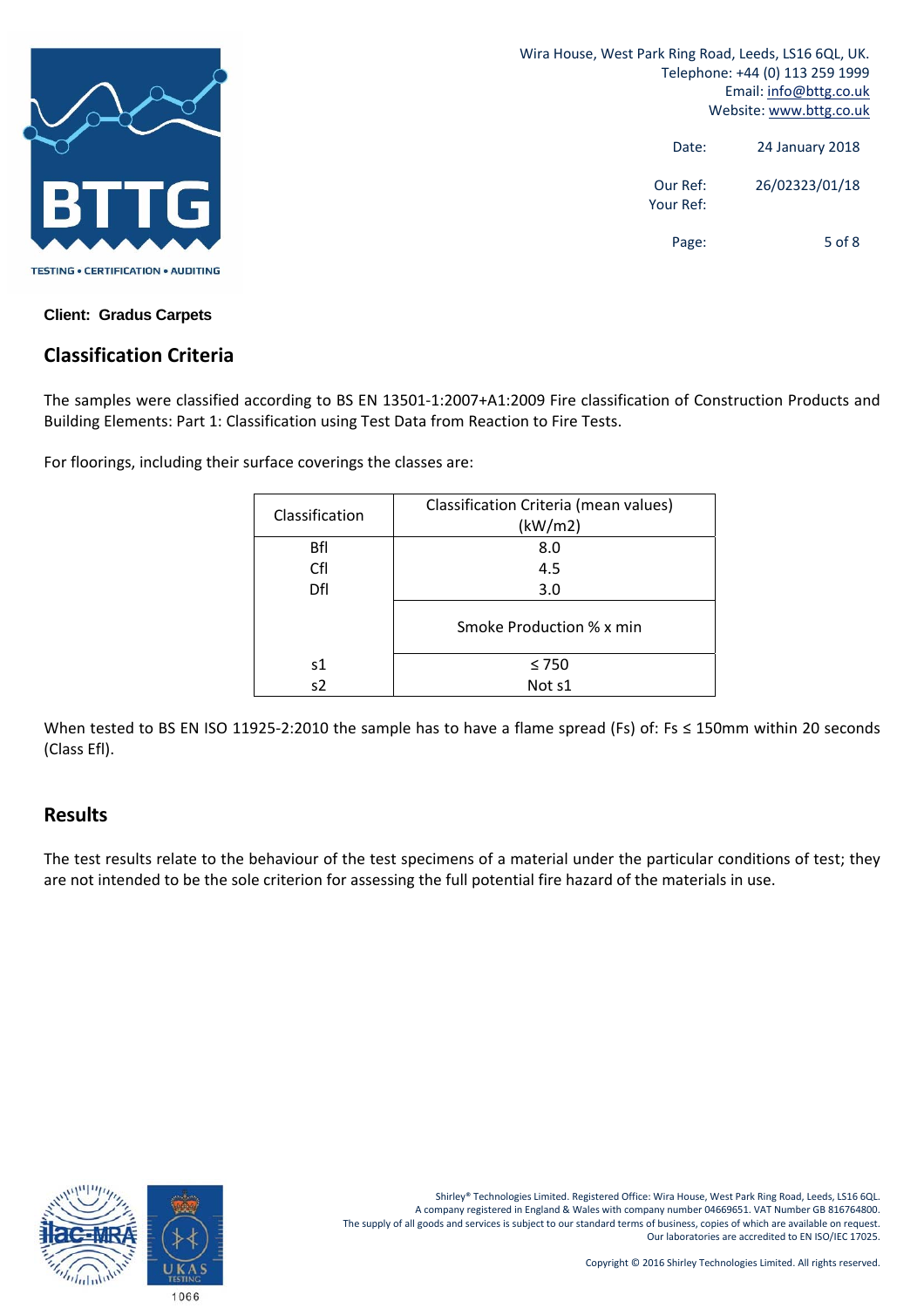

> Date: 24 January 2018 Our Ref: 26/02323/01/18 Your Ref: Page: 6 of 8

#### **Client: Gradus Carpets**

# **Results (Continued)**

| Specimen No.           | Direction of |       | <b>Smoke Obscuration</b> | Maximum             | <b>Critical Heat</b>     | Duration of   |
|------------------------|--------------|-------|--------------------------|---------------------|--------------------------|---------------|
|                        | specimen     | Max % | $%x$ min                 | Flame front<br>(mm) | Flux ( $\text{kW/m}^2$ ) | Flaming (sec) |
| 1                      | Machine      | 21    | 96                       | 220                 | 8.7                      | 960           |
| 2                      | Across       | 26    | 126                      | 246                 | 8.1                      | 851           |
| 3                      | Across       | 19    | 99                       | 245                 | 8.1                      | 1069          |
| 4                      | Across       | 17    | 98                       | 220                 | 8.7                      | 1080          |
| Mean of 3<br>specimens | Across       | 21    | 108                      | 237                 | 8.3                      | 1000          |

#### ME Manually extinguished

| Distance   | Time for each specimen to burn (s) |     |     |     |
|------------|------------------------------------|-----|-----|-----|
| Burnt (mm) |                                    |     |     | 4   |
| 50         | 209                                | 180 | 182 | 182 |
| 100        | 314                                | 278 | 268 | 286 |
| 150        | 400                                | 358 | 336 | 400 |
| 200        | 540                                | 420 | 410 | 490 |
| 250        |                                    |     |     |     |

### **Observations**

The tests were carried out in accordance with the standard in relation to carpet tiles which means that the first cross join was situated at 250mm from the zero point. It was commented on the test that the material shrunk back at this join and that because of the gap produced the flame did not progress beyond the join. This means that the results just fall into the Bfl classification, however had the flame propagated across the join then the classification would have been lower.

#### **Note**

One specimen was initially tested in each direction and whichever direction gave the worst result a further two specimens were tested. Only the results of the 3 specimens in the same direction were used to calculate the mean results.

The specimens of floor covering were tested stuck down onto a 6mm fibre cement board as defined in BS EN 13238:2010 using Balls F3 adhesive.

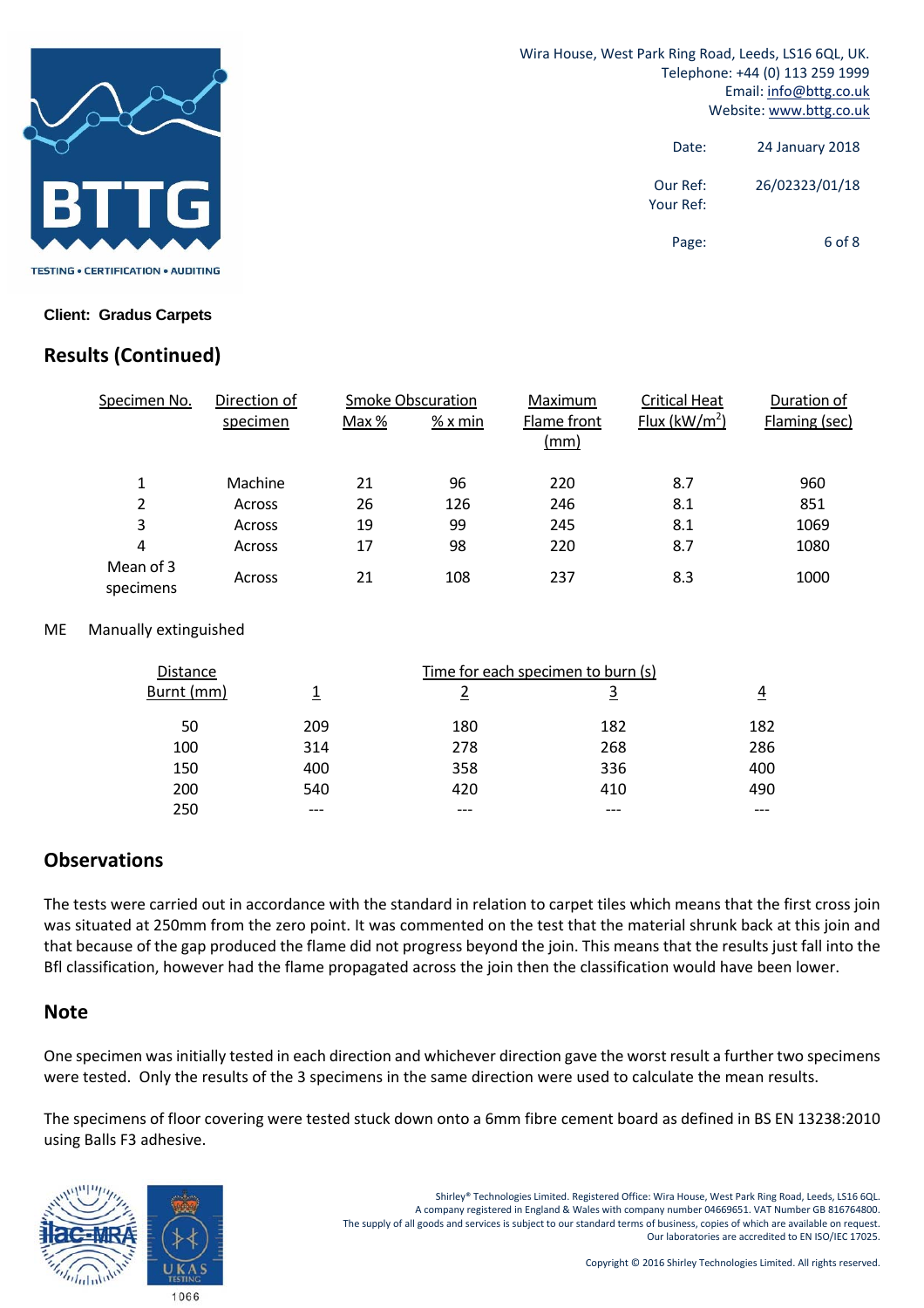

> Date: 24 January 2018 Our Ref: 26/02323/01/18 Your Ref:

> > Page: 7 of 8

**Client: Gradus Carpets**

#### **Comments**

In our opinion, based on the tests carried out on the sample supplied;

- a) the results of the BS EN ISO 11925-2:2010 test indicate the sample meets the requirements of a Class  $E_{FL}$ . It should be noted that this is only class that can be achieved when tested to this method alone.
- b) the results of the BS EN ISO 9239-1:2010 test indicate the sample meets the requirements of a Class B $_{FL}$ -s1 when tested to this method alone.

#### **Conclusion**

In our opinion, the results indicate that the sample when classified to BS EN 13501-1:2007+A1:2009 meets an overall classification of: **Class Bfl‐s1**.

Uncertainty of measurement has not been taken into account when presenting the test result. The relevant uncertainty value is included as an annex which forms an integral part of the report.

| Reported by:.     | VVelorel.<br>$\curvearrowright$ | B Marsden (Mrs), Fire Technician |
|-------------------|---------------------------------|----------------------------------|
| Countersigned by: | . <del>.</del>                  | P Doherty, Operational Head      |

Enquiries concerning this report should be addressed to Customer Services.